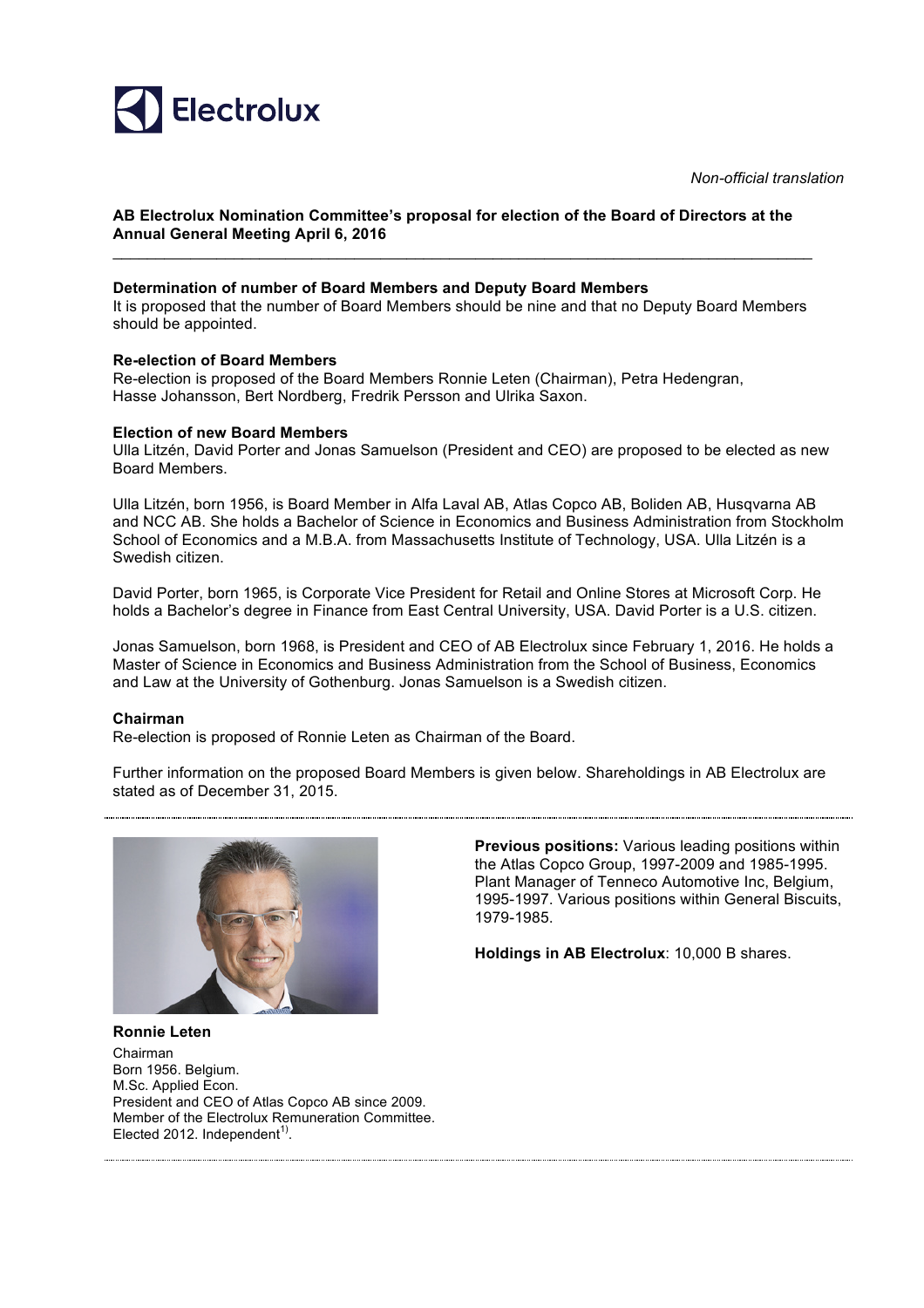



**Petra Hedengran** Born 1964. Sweden. Master of Laws General Counsel and member of Group Management of Investor AB since 2007. Chairman of the Electrolux Remuneration Committee. Elected 2014. Not independent<sup>1)</sup>.

**Board Member** of The Association for Generally Accepted Principles in the Securities Market (*Sw.* Föreningen för god sed på värdepappersmarknaden).

**Previous positions:** Attorney and partner at Advokatfirman Lindahl, 2002-2007. General Counsel of ABB Financial Services, Nordic Region, 1998-2002. Corporate Counsel at ABB Financial Services, 1991-1998. Law Clerk with the Stockholm District Court, 1990-1991. Associate at Gunnar Lindhs Advokatbyrå, 1988-1990.

**Holdings in AB Electrolux**: 525 B shares.



**Hasse Johansson**

Born 1949. Sweden. M. Sc. in Electrical Engineering. Member of the Electrolux Audit Committee. Elected 2008. Independent $1$ <sup>1</sup>.



**Ulla Litzén** Born 1956. Sweden. B.Sc. Econ. and M.B.A. Proposed for election 2016. Independent<sup>1)</sup>. **Chairman of the Board** of Dynamate Industrial Services AB, Lindholmen Science Park AB, VINNOVA (Swedish Governmental Agency for Innovation Systems) and Vicura AB. Board Member of Fouriertransform AB, Skyllbergs Bruk AB, Calix Group AB, Klippan Group AB, RISE Research Institutes of Sweden AB and SP Sveriges Tekniska Forskningsinstitut AB (SP Technical Research Institute of Sweden).

**Previous positions:** Executive Vice President and Head of R&D of Scania CV AB, 2001-2009. Founder of Mecel AB (part of Delphi Corporation). Senior management positions within Delphi Corporation, 1990-2001.

**Holdings in AB Electrolux**: 4,000 B shares.

**Board Member** of Alfa Laval AB, Atlas Copco AB, Boliden AB, Husqvarna AB and NCC AB.

**Previous positions:** President of W Capital Management AB, then wholly-owned by the Wallenberg Foundations, 2001–2005. Managing Director and member of Group Management of Investor AB 1996–2001. Responsible for Core Holdings 1999-2000. President of Investor Scandinavia AB, 1996-1998.

**Holdings in AB Electrolux:** 4,000 B shares.

2 (4)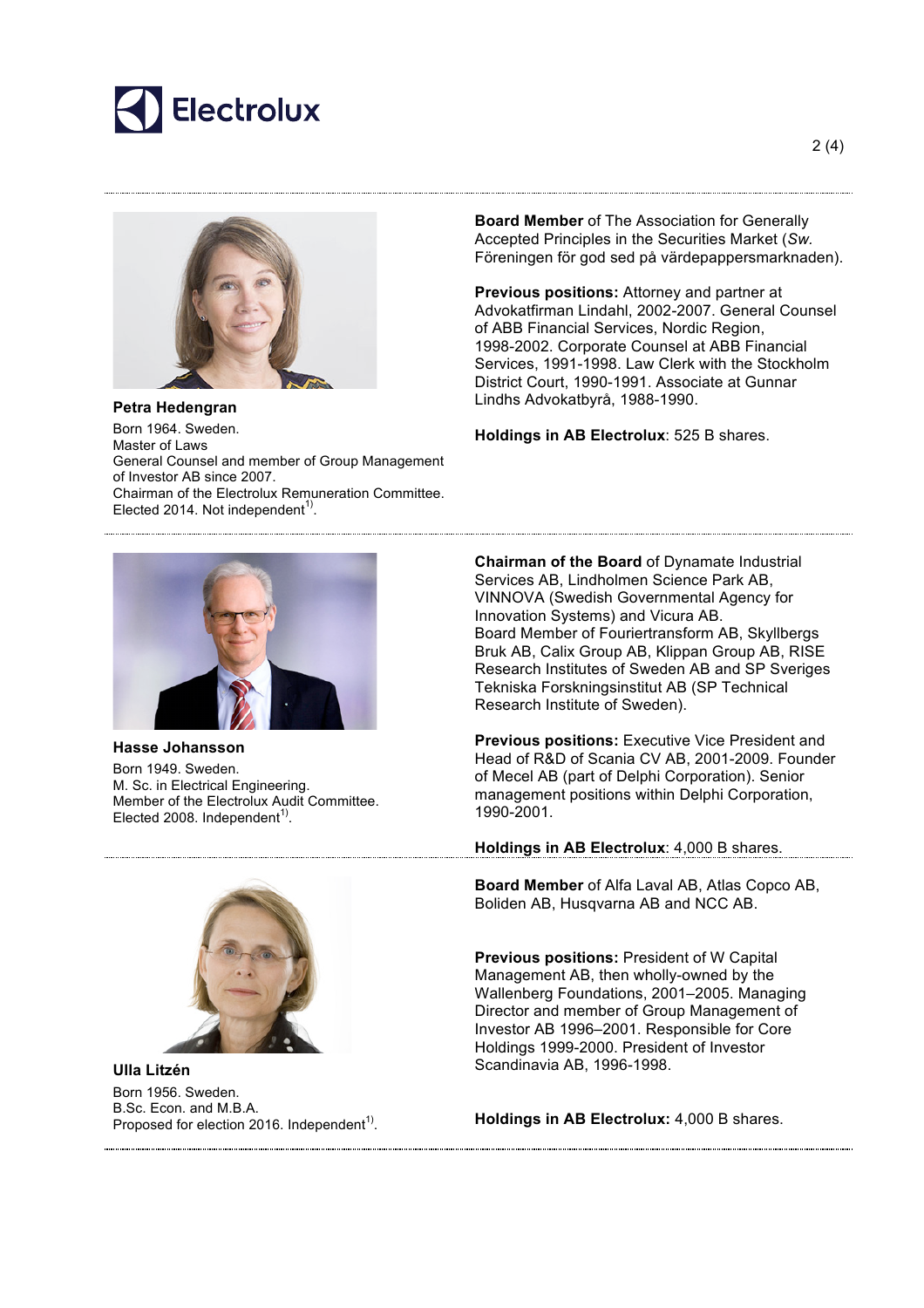



**Bert Nordberg** Born 1956. Sweden. Engineer. Elected 2013. Independent<sup>1)</sup>.



**Fredrik Persson** Born 1968. Sweden. M.Sc. Econ. Member of the Electrolux Audit Committee. Elected 2012. Independent $1$ <sup>1</sup>.

**Chairman of the Board** of Vestas Wind Systems A/S and Imagination Technologies Group Plc. Board Member of Svenska Cellulosa AB SCA and Axis AB.

**Previous positions:** Chairman, President and CEO of Sony Mobile Communications AB, 2009-2012. Various leading positions within the Ericsson Group, 1996-2009. Various positions within Data General Corporation and Digital Equipment Corporation 1985-1996.

**Holdings in AB Electrolux**: Through company: 3,000 B shares.

**Chairman of the Board** of Axfood AB and Swedish Trade Federation. Deputy Chairman of ICC Sweden. Board Member of The Confederation of Swedish Enterprise (*Sw.* Svenskt Näringsliv) and Lancelot Holding AB.

**Previous positions:** President and CEO of Axel Johnson AB 2007-2015. Executive Vice President and Chief Financial Officer of Axel Johnson AB, 2000-2007. Head of Research of Aros Securities AB, 1998-2000. Various positions within ABB Financial Services AB, 1992-1998.

**Holdings in AB Electrolux**: 2,000 B shares.

**Previous positions:** Head of Worldwide Product Distribution at DreamWorks Animation SKG 2007-2009. Various positions within Wal-Mart Stores, Inc. 1984-2007.

**Holdings in AB Electrolux:** 0 shares.



**David Porter** Born 1965. USA. Bachelor's degree, Finance. Corporate Vice President, Retail and Online Stores, Microsoft Corp. since 2009. Proposed for election 2016. Independent<sup>1</sup>